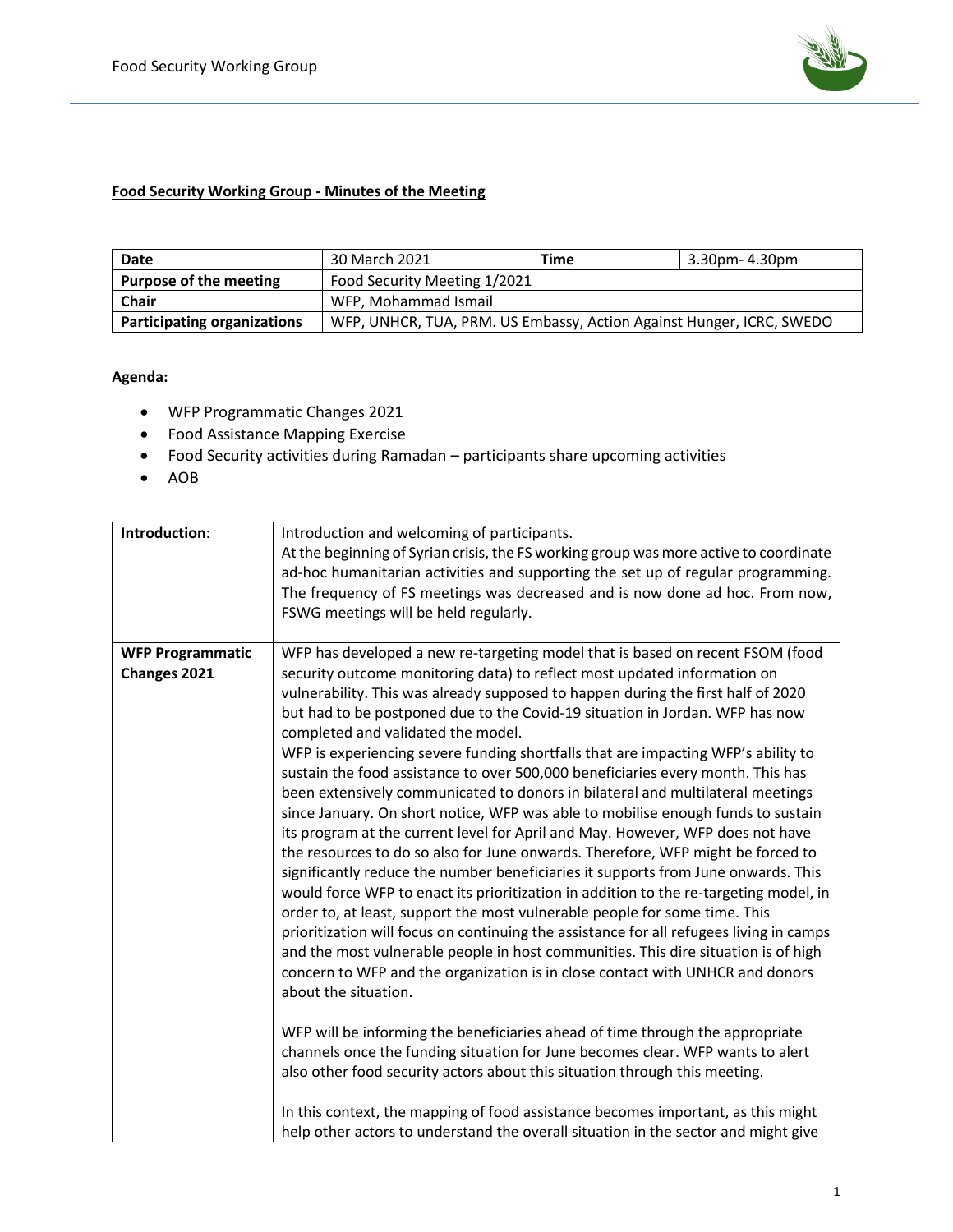

|                                                      | indications which other actors beneficiaries could approach to access food                                                                                                                                                                                                                                                       |  |  |
|------------------------------------------------------|----------------------------------------------------------------------------------------------------------------------------------------------------------------------------------------------------------------------------------------------------------------------------------------------------------------------------------|--|--|
|                                                      | assistance. (see next agenda point).                                                                                                                                                                                                                                                                                             |  |  |
|                                                      | <b>Questions and comments:</b>                                                                                                                                                                                                                                                                                                   |  |  |
|                                                      | Q: regarding developing new targeting module, how many beneficiaries<br>and vulnerable people will be served if not 500,000?                                                                                                                                                                                                     |  |  |
|                                                      | A: The number of vulnerable people in Jordan overall has not changed<br>much, as all food security indicators over the last couple of months<br>highlight. However, WFP can only assist those most vulnerable people<br>based on funding available.                                                                              |  |  |
|                                                      | Q: Are there any changes in the assistance package?                                                                                                                                                                                                                                                                              |  |  |
|                                                      | A: It is important to maintain the level of assistance depending on<br>vulnerability groups. The assistance must make an impact for the people to<br>help address their food needs.                                                                                                                                              |  |  |
|                                                      | Q: What kind of assistance is available?                                                                                                                                                                                                                                                                                         |  |  |
|                                                      | A: Cash assistance in urban and electronic food vouchers in camps.                                                                                                                                                                                                                                                               |  |  |
|                                                      | Q: In the past, lack of funding created problems amongst beneficiaries<br>when they were notified, what are the expectations on beneficiaries'<br>reactions?                                                                                                                                                                     |  |  |
|                                                      | A: WFP is aware of the sensitivity of the issue. Messages will be as clear as<br>possible. All communication activities are closed aligned and coordinated<br>with UNHCR.                                                                                                                                                        |  |  |
|                                                      | Q: Does WFP plan to do assessments in the coming months?                                                                                                                                                                                                                                                                         |  |  |
|                                                      | A: WFP is very concerned about potential cuts in beneficiaries' numbers<br>and is currently working on a baseline study to be able to document the<br>consequences of the cuts for the refugees in host communities.                                                                                                             |  |  |
| <b>Food Assistance</b><br><b>Mapping Exercise</b>    | Restart the FS mapping: Map all assistances in Jordan to better understand<br>which organizations are working where.                                                                                                                                                                                                             |  |  |
|                                                      | FS members were asked to fill out the mapping sheet that was shared<br>before. Ramayana will re-send the sheet to be filled out.                                                                                                                                                                                                 |  |  |
|                                                      | FS co-chairs would like to invite all actors to join and share the programs in<br>the mapping tool. Members are welcome to invite relevant organizations.                                                                                                                                                                        |  |  |
| <b>Food Security</b><br>activities during<br>Ramadan | Participants were asked to share their upcoming activities.                                                                                                                                                                                                                                                                      |  |  |
| <b>AOB</b>                                           | IACU: ActivityInfo tool will be ready soon and members will be notified in<br>order to report their data. Reporting will be used to create FS dashboards<br>and to monitor funding gaps.                                                                                                                                         |  |  |
|                                                      | FS Chairs: WFP is working on the FS strategy with Ministry of Agriculture<br>$\overline{\phantom{a}}$<br>and many partner organisations. WFP will share the current draft of the<br>document by April 6 <sup>th</sup> and invites partners to share their comments on the<br>draft. Members can focus on their areas of concern. |  |  |
|                                                      | Q: Does the national food security strategy include refugees?                                                                                                                                                                                                                                                                    |  |  |
|                                                      | A: It does, but it is comprehensive and addresses different aspects and<br>multidimensional nature of FS.                                                                                                                                                                                                                        |  |  |